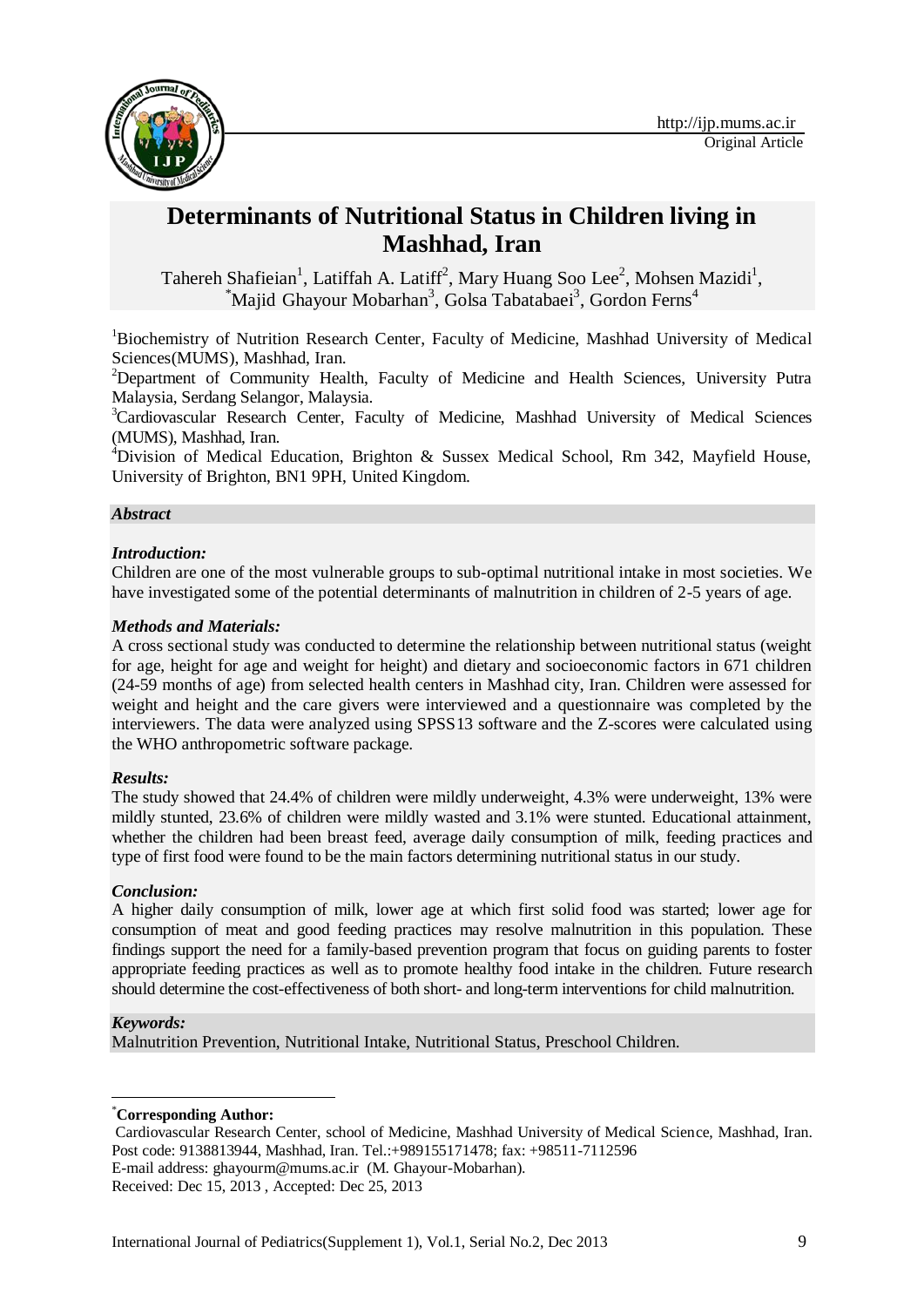### **Introduction**

Child malnutrition is a serious concern in developing countries due to the high mortality and morbidity with which it is associated. Preschool-age children under the age of 5 are particularly susceptible to the adverse effects of malnutrition as they are in a vulnerable growth period with high growth requirements (1). Child under-nutrition is estimated to be the largest contributor to global burden of disease, killing millions of children in the developing countries and causing substantial health expenditures (2- 4). It is estimated that 54% of deaths in children under 5 years are associated with malnutrition  $(5)$ , and that approximately 5 million children die each year due to causes that are directly or indirectly related to malnutrition (6). Indicators of malnutrition include wasting, stunting and underweight, which represent different aspects or measurements of malnutrition (7). Wasting as measured by low weight for- height represents lower than expected body mass (tissue or fat) and is a good indicator of existing nutritional deficits. Stunting, or low height-for-age is an indicator of a reduced linear growth rate and represents a chronic state of malnutrition as it takes longer for impaired skeletal growth to become apparent. Underweight, which is measured by low weight-for-age,represents a combina- tion of both wasting and stunting. A review of the literature has identified infections, diet, child and family demogra- phics, and household characteristics as risk factors for malnutrition in preschool-age children (8–13). Both stunting (low height-for-age (HAZ)) and underweight (low weight-forage (WAZ)), in comparison with healthy reference populations, can be used as indicators of malnutrition. Stunting, in particular, is thought to be a good indicator of malnutrition (14) and often represents a state of chronic nutritional stress. It can

lead to both short-and long-term adverse events in childhood and adulthood, including effects on health, cognition and educational outcomes (15-19). Although results from these previous analyses are useful as guides to studies in Iran, regional data collection is required to capture factors that may be unique to a specific population. Furthermore, the findings can be used to address such risk factors at nutritional and regional level with the aim of early identification and prevention to reduce the problem of malnutrition. Although substantial developments have taken place in Iran, there are districts where one in four children is malnourished (20), and this situation calls for serious action. Volkmann (21) for example has reported that nearly 11% of Iranian children are still underweight.

Whilst there have been several studies in other cities in Iran (22-24) there are no studies examining the causes of malnutrition in two to five years old children in Mashhad. Breastfeeding, first food and socio-demographic determinants play an important role in child growth, but the contribution of these factors to malnutrition has not been examined. Analysis of underlying causes including factors thought to influence growth and food intake such as weaning practices or maternal education has not been reported.

Therefore, the objective of the present study was to determine the prevalence of three indicators of malnutrition (wasting, underwe- ight and stunting) using the new WHO Child Growth Standards and associated risk factors in a population of preschool-age children living in Mashhad, Iran.

### **Methods and Materials**

A cross sectional study was conducted to identify the determinants of nutritional status (weight for age, height for age and weight for height) in 671 children (24-59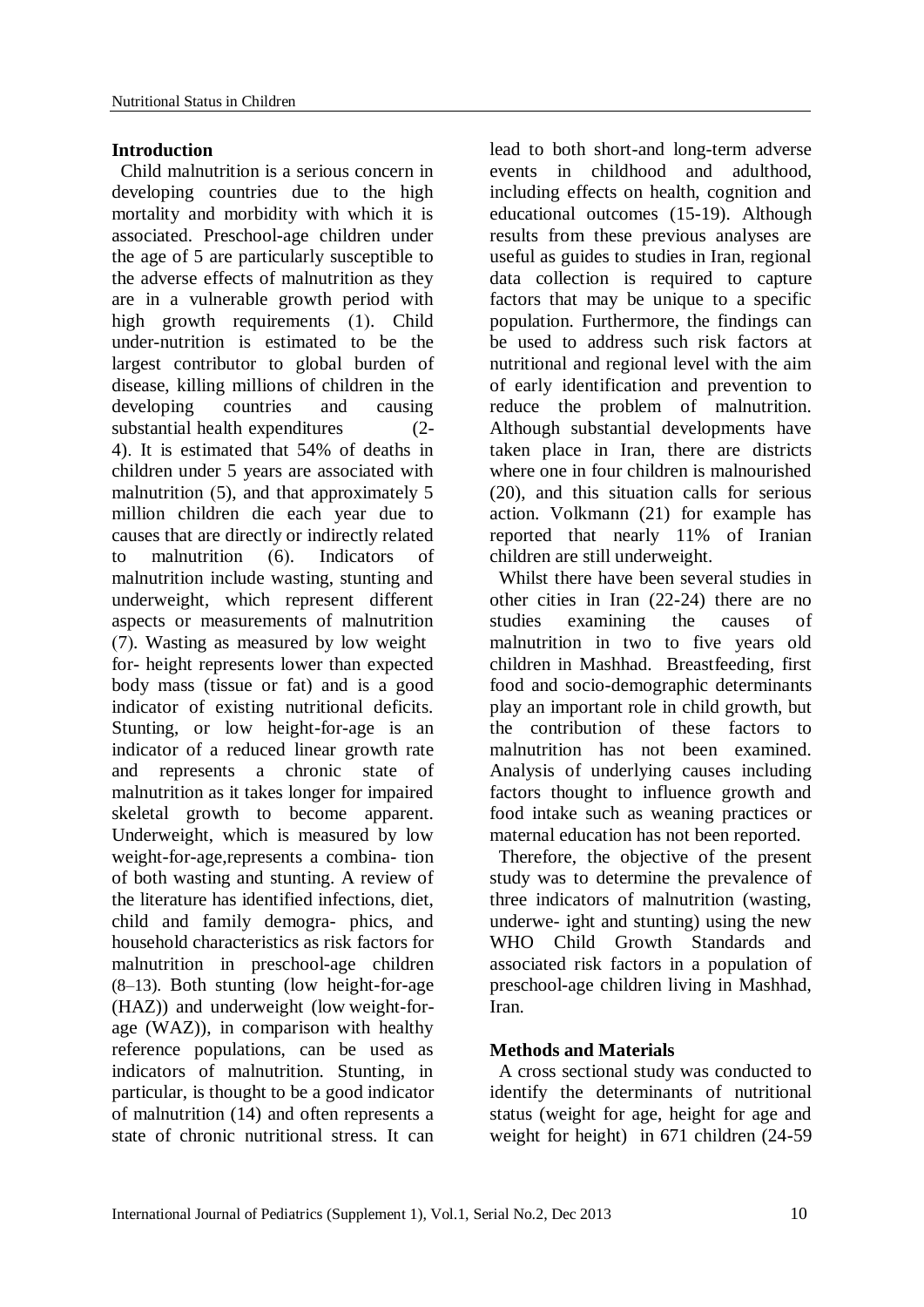months) from selected health centers in Mashhad city, recruited from an urban population, using a stratified-cluster method Mashhad, Iran. Children were measured for weight and height. In addition, the caregivers were interviewed for their socioeconomic, demographic, health characteristics, history of breast feeding information, when first food was introduced and solid food consumption. Ethics approval for carrying out this research was obtained from the Ethics committee of Mashhad University of Medical Sciences.

The interviewers used in the study were given specific training on interview techniques and the use of the sociodemographic status questionnaire, which enquired about feeding behaviors, and how to make the anthropometric measurements. In order to avoid measurement bias, anthropometry measurement of the children were undertaken by researchers who attended the health clinics every day. In this study care givers of the children were asked to complete the consent form.

Fourteen health centers were chosen from 28 urban health centers by simple random sampling. The sample size was determined based on the fact that the prevalence of underweight children in Iran was estimated as 11% according to UNICEF report (21) and the fact that the rate of obesity and overweight in 5 years old in Iran has been reported to be 20% (25).

Nutritional status was measured using standardized growth indices as general indicators. Indicators of extreme health outcomes such as stunting, wasting and being underweight were used in this analysis. Since, the prevalence of undernutrition varies in different studies in Iran, the work presented in this study, aimed to identify nutritional problems and the relationship with health and dietary determinants.

Children whose weight for age, height for age and weight for height were less than two standard deviations (SD) below the

median are classified as underweight, stunted or wasted, respectively (26). In addition, children whose weight for age, height for age and weight for height were less than one standard deviations (SD) below the median and higher than -1SD, are classified as mildly underweight, mildly stunted or mildly wasted, respectively, according to NCHS Reference (26). Moreover, children whose weight for age, height for age and weight for height were less than two standard deviations (SD) below 2SD median and higher than - 1SD, are classified as normal, according to NCHS Reference (26). Furthermore, children whose weight for age, height for age and weight for height were less than two standard deviations (SD) higher than 2SD median are classified as high, according to NCHS Reference (26).

### **Statistical Analysis**

The method of Green et al. (1997) was used to interpret the magnitude of relationship. The data analysis was done using SPSS (Statistical Package for the Social Sciences) software. In addition, the Z-scores were calculated using the WHO anthropometric software package. P-values less than 0.05 were considered to be statistically significant.

### **Results**

The percentage of male and female children recruited into the study was 51.56% and 48.43%, respectively. Moreover, 87% of the children had birth weight between 2.5-5 Kg. The gestational age for 95.2% of children was 38-42 weeks, and 61% of children were born by normal delivery.

We found that 24.4% of children were mildly underweight (<-1SD), 4.3% of them were underweight (<-2SD) and 1.8% were overweight. In addition, 13% of children were mildly stunted (<-1SD),  $3.1\%$  of them were stunted ( $\langle$ -2SD) and 7% were high. Furthermore, 23.6% of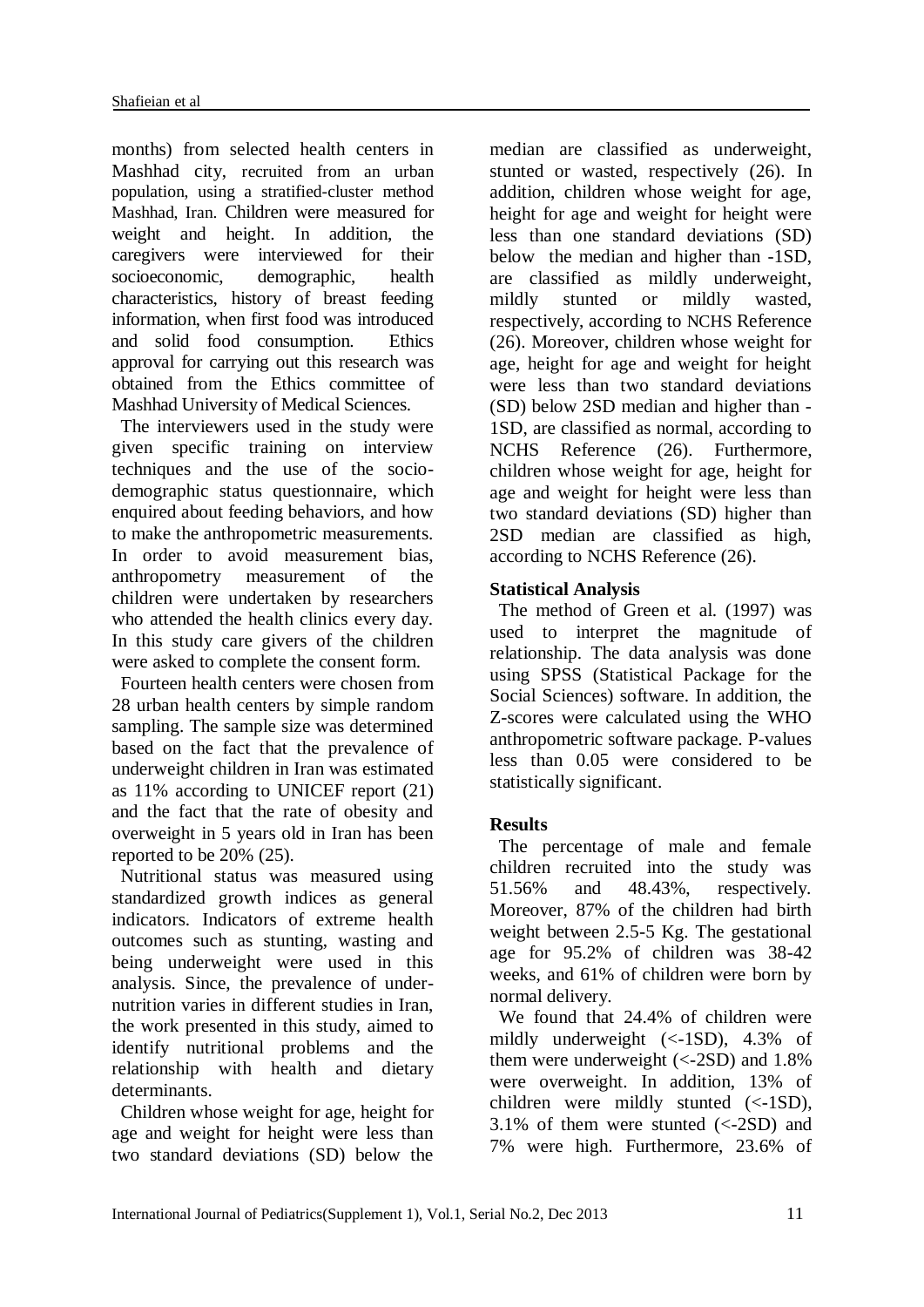children were mildly wasted (<-1SD), 4.3% of them were wasted (<-2SD) and 0.4% of them were overweight (Table 1). Malnutrition in boys was more severe

than in girls in the age range of 24 to 35 months. But, malnutrition in girls was more severe than in boys in the age range of 36 to 59 months (Table 2).

|  | Table 1: Prevalence of Severity of Malnutrition by age group. |  |  |  |  |  |
|--|---------------------------------------------------------------|--|--|--|--|--|
|  |                                                               |  |  |  |  |  |

| Age (Month) | Underweight<br>$N(\%)$ | <b>Mildly Underweight</b><br>$N(\%)$ | <b>Normal</b><br>$N(\%)$ | Overweight<br>$N(\%)$ | <b>Total</b><br>$N(\%)$ |
|-------------|------------------------|--------------------------------------|--------------------------|-----------------------|-------------------------|
| $24 - 35$   | 10(4.7)                | 49(23.1)                             | 148 (69.8)               | 5(2.4)                | 212 (31.6)              |
| $36 - 45$   | 12(5.3)                | 51 (22.4)                            | 161(70.6)                | 4(1.8)                | 228 (34.0)              |
| $46 - 59$   | 7(3.0)                 | 64(27.7)                             | 157(68.0)                | 3(1.3)                | 231 (34.4)              |
| Total       | 29(4.3)                | 164 (24.4)                           | 466(69.4)                | 12(1.8)               | 671 (100)               |
|             | Stunted                | Mildy Stunted                        | Normal                   | High                  | Total                   |
| 24-35       | 5(2.4)                 | 18(8.5)                              | 159(75.0)                | 30(14.2)              | 212(31.6)               |
| $36 - 45$   | 8(3.5)                 | 26(11.4)                             | 185(81.1)                | 9(3.9)                | 228 (34.0)              |
| 46-59       | 8(3.5)                 | 43 (18.6)                            | 172 (74.5)               | 8(3.5)                | 231 (34.4)              |
| Total       | 21(3.1)                | 87 (13.0)                            | 516 (76.9)               | 47(7.0)               | 671 (100)               |
|             | Wasted                 | Mildy Wasted                         | Normal                   | Overweight            | Total                   |
| 24-35       | 11(5.2)                | 58 (27.4)                            | 143(67.5)                | 0(0.0)                | 212(31.6)               |
| $36 - 45$   | 8(3.5)                 | 51(22.4)                             | 168 (73.7)               | 1(0.4)                | 228 (34.0)              |
| $46 - 59$   | 10(4.3)                | 49 (21.2)                            | 170(73.6)                | 2(0.9)                | 231 (34.4)              |
| Total       | 29(4.3)                | 158 (23.6)                           | 481 (71.7)               | 3(0.4)                | 671 (100)               |

The data were achieved using Z scores and NCHS Reference classification.

| Table 2: Distribution of Mean Z-scores for weight and height, by Gender and Age. |  |  |
|----------------------------------------------------------------------------------|--|--|
|----------------------------------------------------------------------------------|--|--|

| <b>Gender</b> | Age     | <b>Weight for Age</b> | ັ<br><b>Height for Age</b> | <b>Weight for Height</b> |
|---------------|---------|-----------------------|----------------------------|--------------------------|
|               | (Month) | (SD)                  | (SD)                       | (SD)                     |
|               | 24-35   | $-0.29(1.04)$         | 0.62(1.22)                 | $-0.60(0.57)$            |
| Male          | 36-47   | $-0.29(1.03)$         | 0.17(1.05)                 | $-0.35(0.93)$            |
|               | 48-59   | $-0.28(1.05)$         | $-0.13(1.10)$              | $-0.23(0.98)$            |
|               | 24-35   | $-0.28(1.10)$         | 0.47(1.32)                 | $-0.48(0.89)$            |
| Female        | 36-47   | $-0.50(0.93)$         | $-0.06(1.07)$              | $-0.37(0.90)$            |
|               | 48-59   | $-0.54(0.89)$         | $-0.07(1.15)$              | $-0.59(0.84)$            |
|               | 24-35   | $-0.28(1.07)$         | 0.55(1.27)                 | $-0.55(0.93)$            |
| All Children  | 36-47   | $-0.39(0.99)$         | 0.06(1.06)                 | $-0.36(0.92)$            |
|               | 48-59   | $-0.41(0.98)$         | $-0.10(1.12)$              | $-0.40(0.93)$            |

### **Association of Feeding Determinants with Child Nutritional Status**

In their first week of life 98.5% of the children were breast fed, 0.3% was fed on cow's milk and 1.2% using formula milk. Only 58.9% of the children were breastfed alone. The reasons for stopping breast feeding were their mothers running out of breast milk (14.6%), the child's refusal to continue with breast feeding (10.2%), pregnancy (7.8%), the mother's work obligation (3.7%) and other unspecified reasons (4.8%). From the age of 6 months or above children were introduced to their first complementary foods. Almond porridge was consumed by 50.4% of the children. This is usually prepared by straining ground almonds cooked in diluted syrup of water/

milk and sugar), rice flour porridge by 36.5%, soup by 7.5% and other types of foods including yoghurt and some traditional and local foods.

Solids were introduced to complementary foods from 6 months of age for 86.7% of children in the form of soup and puree softened in butter. The consumption percentages of solids at the age of 6 months were as following: 50.7% vegetables, 22.2% fruits, meat 46.9%, egg 35.9%, fish 5.5%, potato 42.2% and rice 28.5% (Table 3). Pearson's correlation coefficients between feeding practices and child's nutritional status were calculated. In this study nutritional status is measured by weight for age Z score (WAZ), height for age Z score (HAZ) and weight for height Z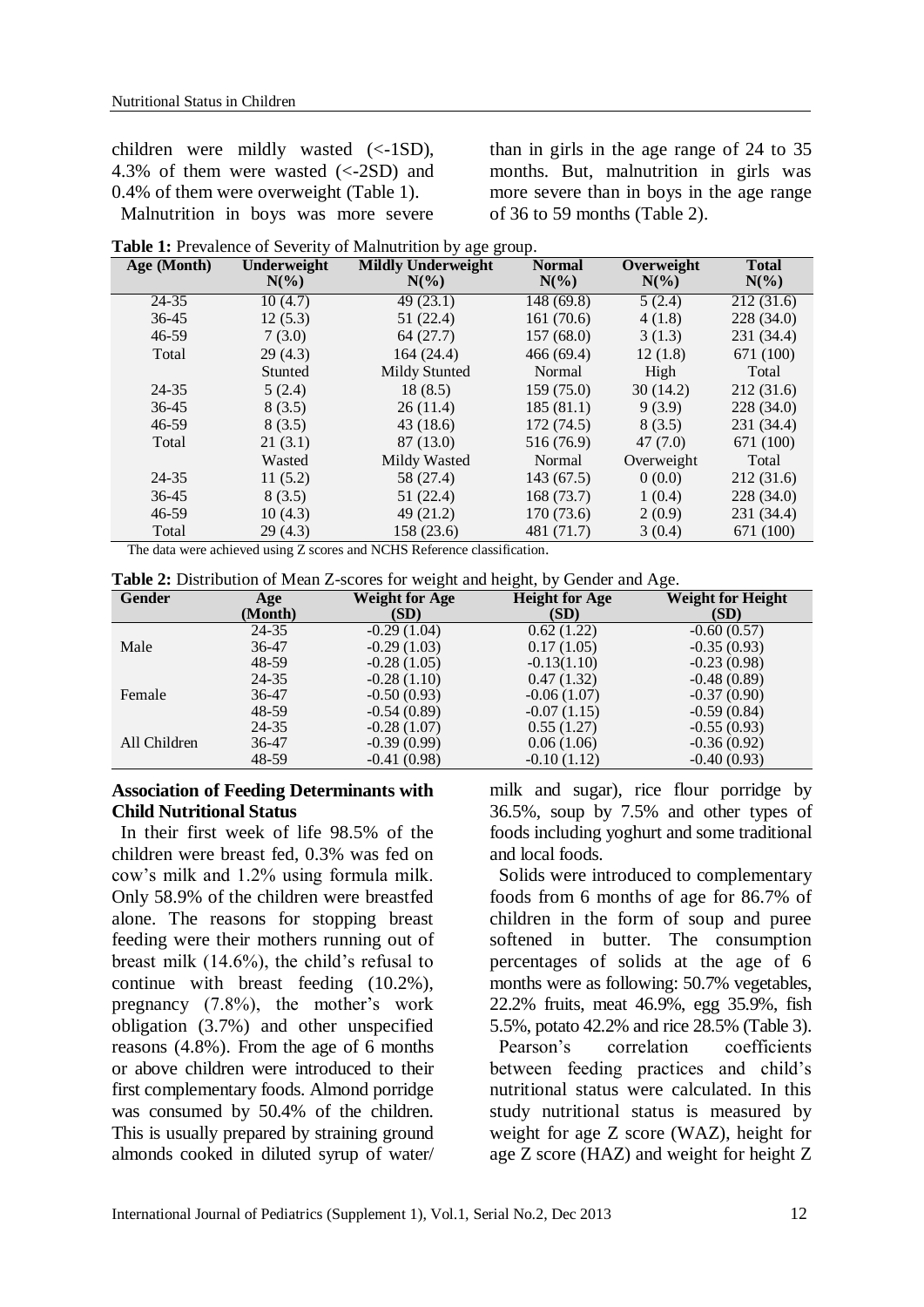score (WHZ). These are shown in Table 4; the results show the age at the introduction of first solid food had little relationship with WAZ,  $(r=0.187)$ . The average amount of milk consumed per day was positively correlated to WAZ (r=0.266), HAZ  $(r=0.228)$  and WHZ  $(r=0.227)$ . Age at which children started eating fruit had negative correlation with HAZ (r=-0.107). The age at which eggs were consumed was negatively related to WAZ (r=-0.198) and HAZ  $(r=0.202)$ . The age at which feeding with meat was started was positively related to WAZ (r=0.200). Age of beginning feeding potato had little negative correlation with HAZ  $(r=0.179)$ . A low consumption of milk was one of the major determinants of malnutrition in the children in our sample population. In addition, the age of beginning feeding meat was another important reason for malnutrition.

**Table 3:** Percentage of Children who wereIntroduced to Complementary Foods by the specified age.

| <b>Types of</b>         | Age in months |      |       |       |       |       |       |          |
|-------------------------|---------------|------|-------|-------|-------|-------|-------|----------|
| Complementary Food      |               |      | n     |       | 12    |       | 18    | Mean Age |
| <b>First Solid Food</b> | 0.7%          | 3.3% | 86.7% | 97.2% | 98.2% | 99.0% | 99.4% | 6.48     |
| Vegetables              | 0.2           | 1.5  | 50.7  | 90.6  | 97.1  | 97.2  | 98.3  | 7.90     |
| Meat                    | 0.3           | 1.6  | 46.9  | 87.4  | 96.9  | 97.5  | 98.1  | 8.10     |
| Potato                  | 0.0           | 1.1  | 42.2  | 88.9  | 97.4  | 97.8  | 98.5  | 8.19     |
| Egg<br>Fruit            | 0.2           | 0.3  | 35.9  | 84.8  | 97.2  | 98.0  | 99.1  | 8.52     |
|                         | 0.0           | 1.4  | 22.2  | 65.1  | 92.9  | 94.7  | 97.4  | 9.87     |
| Rice                    | 0.0           | 1.1  | 28.5  | 78.7  | 95.9  | 96.3  | 97.7  | 9.0      |
| Fish                    | 0.0           | 0.3  | 5.5   | 14.2  | 51.3  | 56.0  | 59.5  | 16.61    |

| <b>Variables</b>                                                     | <b>WAZ</b>            | HAZ                   | WHZ      |
|----------------------------------------------------------------------|-----------------------|-----------------------|----------|
| Age at which breast feeding stopped                                  | $-0.044$              | $-0.063$              | $-0.004$ |
| Age at introduction of first solid food                              | $-0.187$              | $-0.072$              | $-0.044$ |
| Average amount of milk consumed per day                              | $0.266^{\degree}$     | $0.228^{\degree}$     | 0.227    |
| Age began feeding the following food                                 |                       |                       |          |
| Rice                                                                 | $-0.062$              | $-0.075$              | $-0.019$ |
| Fruits                                                               | $-0.040$              | $-0.107$ <sup>*</sup> | 0.030    |
| Vegetables                                                           | $-0.067$              | $-0.043$              | $-0.053$ |
| Juice                                                                | $-0.021$              | $-0.021$              | 0.014    |
| Egg                                                                  | $-0.198$ <sup>*</sup> | $-0.202$ <sup>*</sup> | $-0.046$ |
| Meat                                                                 | $0.200*$              | $-0.037$              | $-0.036$ |
| Fish                                                                 | 0.035                 | $-0.019$              | 0.069    |
| Potato<br>$\sim$<br>- - - -<br>$\sim$ $\sim$ $\sim$<br>$\sim$ $\sim$ | $-0.051$              | $-0.179*$             | 0.008    |

\*Correlation is significant at the 0.05 level (2-tailed).

WAZ=weight for age Z score; HAZ = height for age Z score, WHZ= for weight for height Z score.

**Association of Socio-demographic and Health Factors with child's Nutritional Status** Pearson's correlation coefficients between socio-demographic, health factors and

child's nutritional status were calculated. There was a negative correlation between child's age in months and  $HAZ$  ( $r=0.341$ ) (P<0.01) (Table 5).

| <b>Variable</b>        | WAZ                   | $H\Delta Z$           | WHZ               |
|------------------------|-----------------------|-----------------------|-------------------|
| Child's Age (months)   | $-0.057$              | $-0.341$              | 0.069             |
| Mother's Age           | 0.187                 | $0.193$ <sup>*</sup>  | 0.031             |
| Mother's Education     | $0.206^{\degree}$     | $0.284$ <sup>**</sup> | $-0.017$          |
| Father's Education     | $0.179^{^{\circ}}$    | $0.249$ <sup>**</sup> | $-0.18$           |
| <b>Total Income</b>    | $0.198$ <sup>*</sup>  | $0.238$ <sup>**</sup> | $-0.008$          |
| Number of children     | $-0.011$              | $-0.009$              | $-0.016$          |
| <b>Gestational Age</b> | $-0.27$               | $-0.020$              | $-0.007$          |
| Birth Weight           | $0.355$ <sup>**</sup> | 0.331                 | $0.246^{\degree}$ |

\*Correlation is significant at the 0.05 level (2-tailed).

\*\*Correlation is significant at the 0.01 level (2-tailed).

WAZ= weight for age Z score; HAZ = height for age Z score and WHZ = for weight for height Z score.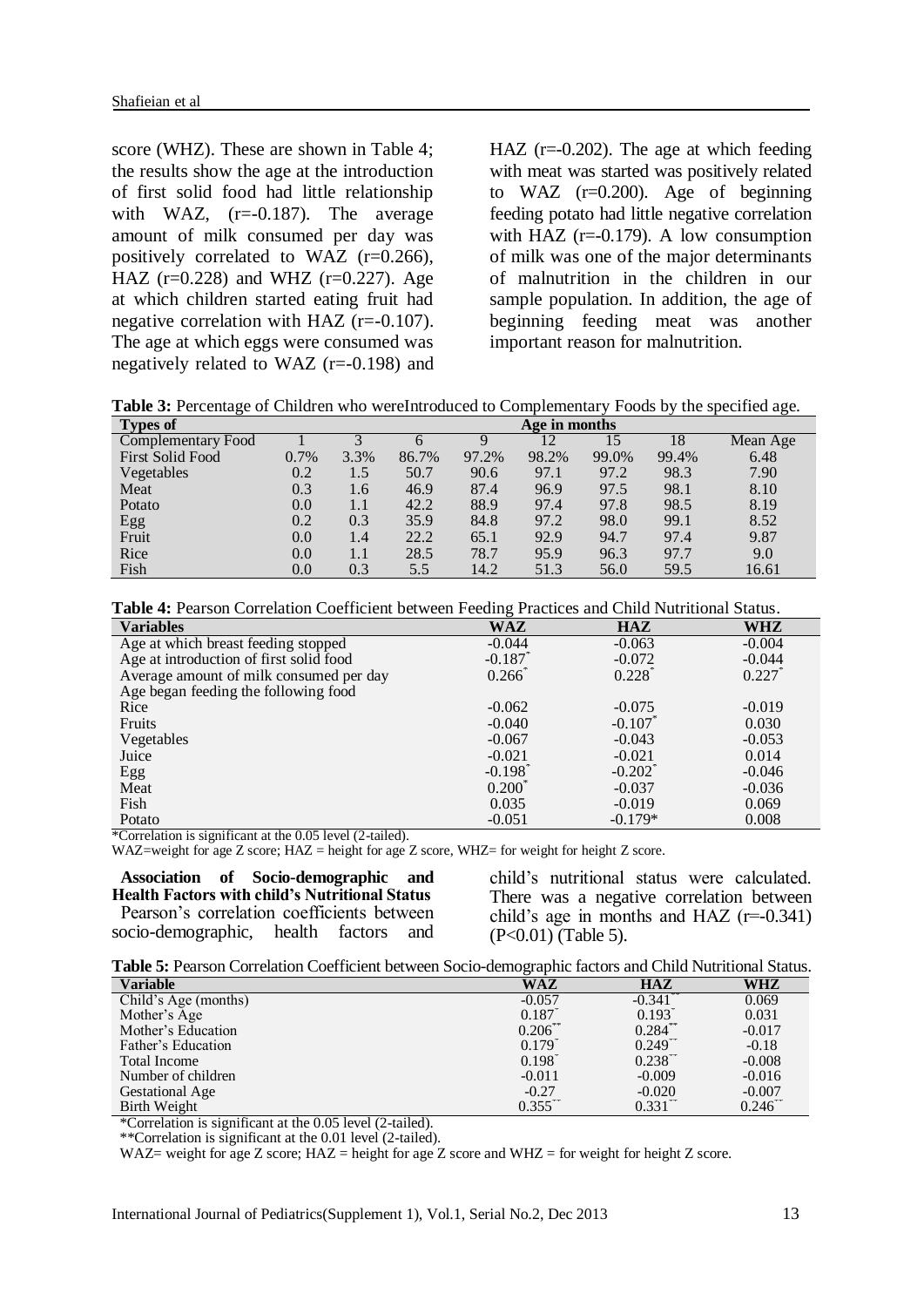There was positive correlation between mother's age and WAZ ( $r=0.187$ ) ( $P<0.05$ ) and HAZ ( $r=0.193$ ) ( $P<0.05$ ). In addition, there was positive correlation between mother's education and WAZ (r=0.206)  $(P<0.01)$  and HAZ  $(r=0.284)$   $(P<0.01)$ . Moreover, there was positive correlation between father's education and WAZ  $(r=0.179)$   $(P<0.05)$  and HAZ  $(r=0.249)$ (P<0.01). Also, there was positive correlation between total income and WAZ  $(r=0.198)$   $(P<0.05)$  and HAZ  $(r=0.238)$   $(P<0.01)$ . Furthermore, the results showed positive correlation between birth weight and WAZ  $(r=0.355)$ (P<0.01), HAZ (r=0.331) (P<0.01) and WHZ  $(r=0.246)$   $(P<0.01)$ . According to the results, mother's age, mother's education, father's education, total income and birth weight were determinants of malnutrition in children.

Birth weight (P<0.001), gestational age  $(P=0.002)$ , father's occupation  $(P=0.048)$ , mother's age (P=0.012) and mother's education (P<0.001) were significant sociodemographic determinants for nutritional status in children.

## **Discussion**

Most developing countries have experienced a significant fall in childhood mortality rates largely due to successful vaccination programs (27-28) However, while childhood mortality rates have declined, many children face chronic health problems such as malnutrition, anemia and parasitic infections that compromise their physical development, school attendance and ability to learn (29-31). Children who lack certain nutrients in their diet, or suffer from protein–energy malnutrition, hunger, parasitic infections or other diseases do not have the same capacity for learning as healthy, well-nourished children (32-33).

Several factors may influence the nutrition of children: political factors (governmental social support, energy intake per capita, gross national product and distribution of income), social factors (female educational and social status, family size and child population), economic factors (availability of food, purchasing power and utilization) and health factors (infant mortality rate, access to safe water, access to health services and parasitic diseases)(34) .There is substantial variability in these factors within regions, among nations within regions, and among provinces within nations (34).

This is the first study on nutritional status and its factors, socio-demographic and feeding factors in children aged 2-5 years old from Mashhad, Iran. The data indicated that boys had lower z scores of height and weight for age than girls, in agreement with other cross-sectional studies in Ghana, Tanzania, Vietnam and Indonesia (35-36).

Results from this study, indicate that a high proportion of children in Mashhad have malnutrition, are mildly to severely growth stunted or underweight and are experiencing poor growth. The prevalence of severe mildly underweight was 24.4%.

According to the results, mother's age, mother's education, father's education, total income and birth weight were determinants of malnutrition in children. Maternal illiteracy had a negative effect on children's mean z scores of height and weight for age. This result was confirmed by other studies which indicate that women's educational and social statuses are important underlying determinants of the nutritional status of children (37-40).This may be due to the fact that illiterate mothers may be unaware about the nutritive value of feeding and hygiene practices. They may fail to prepare breakfast or lunch, and only send their children to school with bread and pepper sauce. Many reports have indicated that schoolchildren who suffered under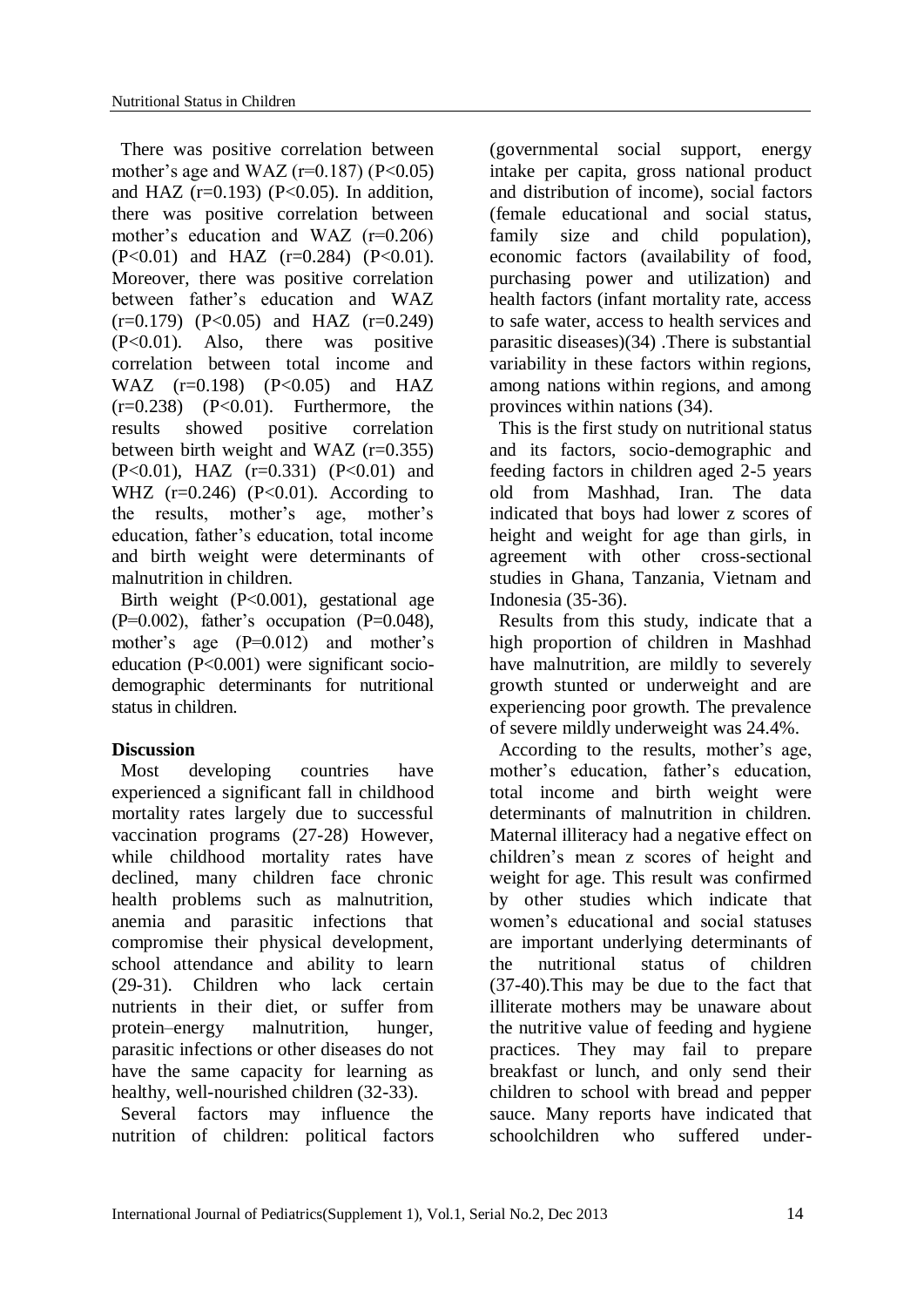nutrition underachieve scholastically, cannot benefit fully from formal education, and do not develop skills and abilities. Consequently, these children suffer further in terms of productivity and employment prospects, with implications for the economic development of the community (28,30,41). Illiteracy among fathers means that they cannot find skilled jobs and tend to have lower incomes (42). Poor purchasing power leads to poor living conditions and poor sanitary facilities, aggravating children's malnutrition and parasitic infections (42). Both maternal and paternal illiteracy are a consequence of non-enrolment, absenteeism or early drop out from school (28). However, primary education is compulsory in Iran, and parents must enroll their children in primary school at 7 years of age.

Any health programme aiming to improve the socioeconomic development of a community should begin with the education of female children who will become mothers in the future. It is expected that the school health programmes will promote a dialogue with local community members, and that as a result, parents may become more strongly motivated to send their daughters to school.

In this regards, Christiaensen and Alderman (43) and Glewwe (44) have also investigated the mechanisms by which education may result in better child nutrition and concluded that parental education, especially which of mothers, is a key element in improving children's nutritional status. Children may not get adequate and balanced food required for their growth and development as the number of family size increase (45). Thus, larger family size has adverse effect on the nutritional status of a child. Moreover when economically inactive members in a household increases relative to the number of economically active members of a household, the limited available food resources will be depleted without

satisfying the required nutrition (45). As it can be seen from the results a lower age for the introduction of formula milk, higher daily consumption of milk, lower age at first solid food, lower age at introduction of meat and vegetables will reduce the percentage of malnutrition. Hence, the results illustrates that nutritional practices are important throughout childhood. Appropriate national guidelines should be developed to aid care givers in choosing nutritious local foods in correct combinations and amounts to feed their children in order to maintain optimal growth in later childhood. According to the results the low consumption of milk per day was one of the main reasons for malnutrition in children. In addition, the age of beginning feeding meat was another important reason for malnutrition.

Ibrahim and colleagues have made similar observations in Egypt as we have; that deficiency of several nutrients, including proteins, is seen in stunted children and the combined effect of these deficiencies might have a role in the retardation of growth in height (46).

To detect the effect of this combined effect, the 'dietary pattern' approach might be more relevant to dietary aetiology of stunting than that of nutrients (47).

The dietary pattern approach that includes food behaviors of individuals may provide greater information on nutritional aetiology of stunting. Using such a multivariate approach would overcome the problems of collinearity among nutrients, unknown dietary confounders as well as interactions between foods and nutrients. In addition, based on this holistic approach, dietary interventions will be easier and more thorough (48-49). On the whole, results of our dietary pattern analysis are in the same direction with earlier studies on the significant difference in dairy consumption between stunted and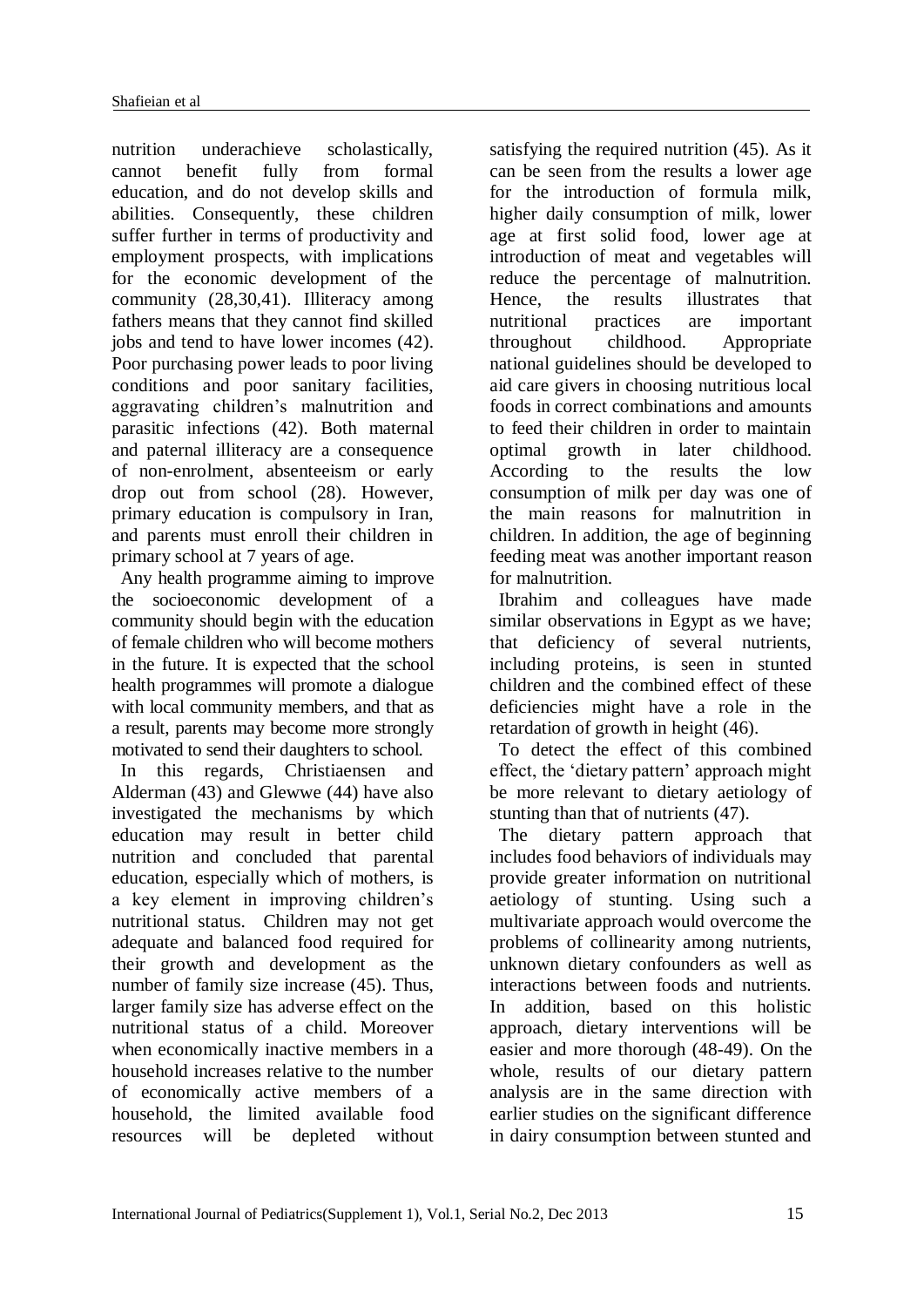non-stunted children. As stunting is an indicator of long-term malnutrition, monitoring the growth and nutritional status of children since birth should be considered to prevent stunting and its adverse consequences.

The strengths of this study include a large sample size of pre-school children, the selection of children from a large number of homes and representative area of Mashhad, a high participation rate of children. However, a longitudinal cohort study would be necessary to provide information about a community's social, educational, economic and behavioral characteristics. Though, this survey provided baseline information about demographic and socio-economic factors impacting on children's nutritional.

## **Conclusion**

The present study provides a recent and accurate picture of the prevalence of wasting, underweight and stunting in preschool- age children in Mashhad and highlights the importance of both individual and family-based risk factors associated with malnutrition. This information can be used by the health authorities in the area to target appropriate health and education interventions, as a minimum, to pregnant women, new mothers and infants. Therefore, this study support the need for urgent family-based prevention programs that are focused on guiding parents to foster correct child feeding patterns as well as to promote child's food intake in Mashhad.

## **Acknowledgments**

The MUMS (Mashhad University of Medical Science) has provided the financial supports for this study. We are particularly grateful to the patients and their family members who volunteered to participate in this study. This work was supported by Mashhad University of Medical Science (MUMS), Iran. The results presented in this work are part of Shafieian's thesis in MUMS, with the following ID number 85406.

### **Reference**

1. Blossner M & de Onis M. Malnutrition: Quantifying the Health Impact at National and Local Levels. WHO Report no. 12. Geneva: World Health Organization;2005.

2. Black R, Morris S, Bryce J. Where and why are 10 million children dying every year? Lancet 2003; 361:2226-34.

3. Ezzati M, Hoorn SV, Rodgers A, Lopez AD, Mathers CD, Murray CJ. Estimates of global and regional potential health gains from reducing multiple major risk factors. Lancet 2003; 362(9380):271-80.

4. United Nations, Standing Committee on Nutrition: The fifth report on the world nutrition situation: Nutrition for improved development outcomes New York; 2004.

5. Gordon B, Mackay R & Rehfuess E. Inheriting the World: the Atlas of Children's Health and the Environment. Geneva: World Health Organization;2004.

6. Gross R & Webb P. Wasting time for wasted children: severe child undernutrition must be resolved in non-emergency settings. Lancet 2006; 367: 1209–11.

7. WHO Multicentre Growth Reference Study Group. WHO Child Growth Standards based on length/height, weight and age. Acta Paediatr Suppl2006; 450: 76–85.

8. Hernandez-Diaz S, Peterson KE, Dixit S, Hernandez B, Parra S, Barquera S, Sepulveda J & Rivera JA. Association of maternal short stature with stunting in Mexican children: common genes vs common environment. Eur J Clin Nutr 1999;53: 938–45.

9. Nestel P, Melara A, Rosado J & Mora JO. Undernutrition among Honduran children 12–71 months old. Rev Panam Salud Publica1999; 6: 256–65.

10.Marins VM, Almeida RM. Undernutrition prevalence and social determinants in children aged 0-59 months, Niteroi, Brazil. Ann Hum Biol 2002;29: 609–618.

11. Bloss E, Wainaina F & Bailey RC. Prevalence and predictors of underweight, stunting, and wasting among children aged 5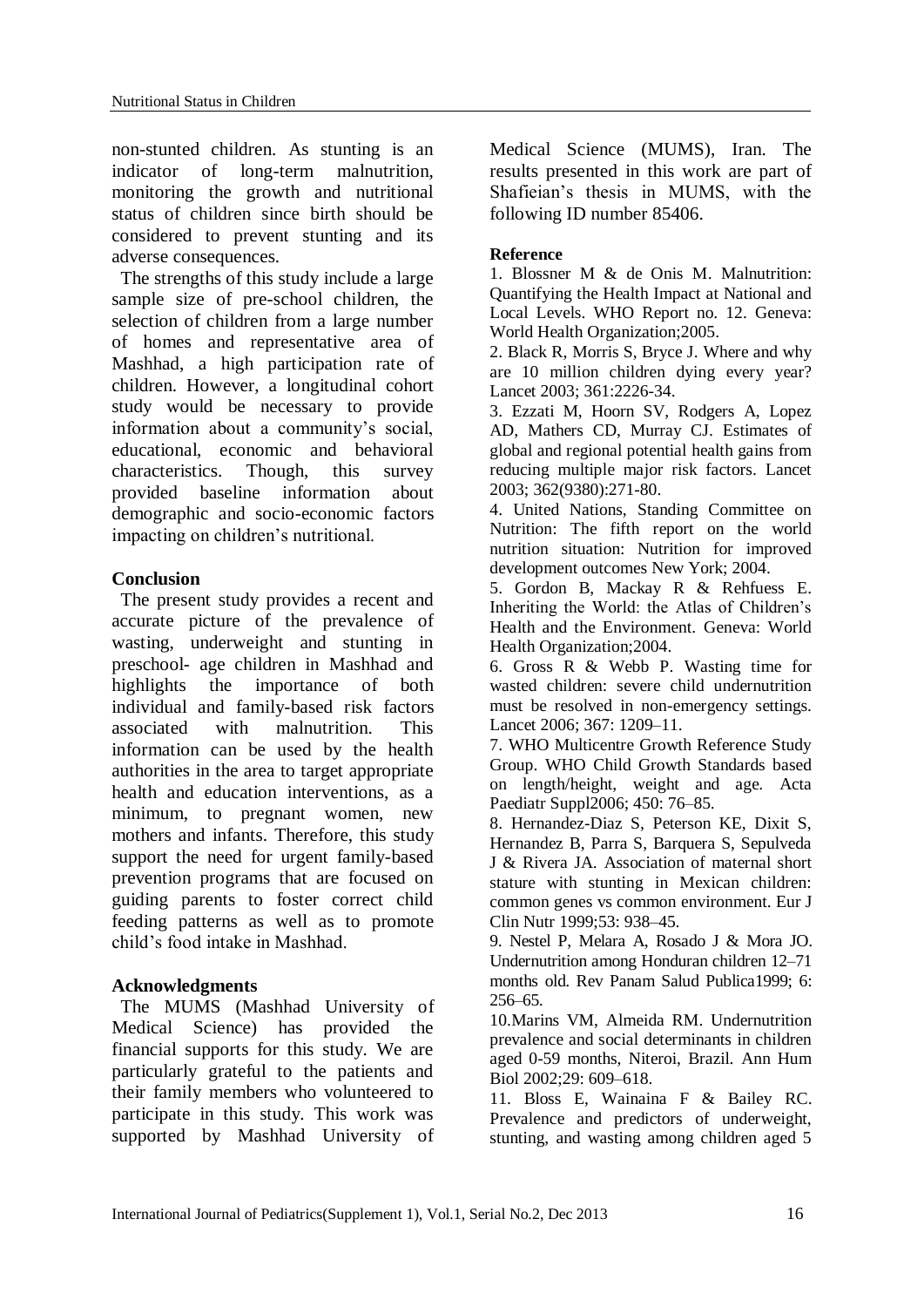and under in western Kenya. J Trop Pediatr 2004;50: 260–70.

12. Aerts D, Drachler ML, Giugliani ER. Determinants of growth retardation in Southern Brazil. Cad Saude Publica, 2004; 20: 1182–90.

13. Sakisaka K, Wakai S, Kuroiwa C, Cuadra FL, Kai I, Mercedes AM, et al. Nutritional status and associated factors in children aged 0–23 months in Granada, Nicaragua. Public Health 1986;120: 400–11.

14.World Health Organization. Use and interpretation of anthropometric indicators of nutritional status. Bull. World Health Organ1986;64: 929–41.

15. Santos JI. Nutrition, infection, and immunocompetence. Infect. Dis. Clin. N. Am1994;. 8: 243–67.

16-Mendez MA, Adair LS. Severity and timing of stunting in the first two years of life affect performance on cognitive tests in late childhood. J. Nutr1999; 129: 1555–62.

17. Partnership for Child Development. Short stature and the age of enrolment in Primary School studies in two African countries. Soc. Sci. Med1999; 48: 675–682.

18. Kossmann J, Nestel P, Herrera MG, El Amin A, Fawzi WW. Undernutrition in relation to childhood infections: a prospective study in the Sudan. Eur. J. Clin. Nutr2000: 54: 463–72.

19. Crompton DWT, Nesheim MC. Nutritional impact of intestinal helminthiasis during the human life cycle. Annu. Rev. Nutr2002; 22: 35–59.

20. Shahraki M, Sargolzaei Z, Shahraki T. Nutritional Status of 0-36 month old children in the Zabol cities centres. Asia Pac J Clin Nutr. 2004;13(3):123.

21.Volkmann CS. The importance of exclusive breast-feeding in the fight against malnutrition. UNICEF Outlook Newsletter p.2; 2006; Available from: http://www. unicef. org/ iran/ English(1).pdf.

22. Emamghorashi F, Heydari ST. Growth of infants in relation to type of feeding in Jahrom, Islamic Republic of Iran. East Mediterr Health J. 2007;13(4):846-54.

23. Amani R. Assessment of Children Feeding Pattern in Ahvaz University Day Care Centers. Medical Scientific Journal 2002;36:7-11.

24. Alaviani AM, Keyghobadi K, Djazayery A, Boroumand M. Nutritional Status of 25-36 month Children Registered in Health Posts of Rural Kerman. The Journal of Kerman University of Medical Sciences 2003; 2(10): 112-8.

25. Volkmann CS. The importance of exclusive breast-feeding in the fight against malnutrition. UNICEF Outlook Newsletter p.2; 2006; Available from: http:// www. unicef. org/iran/English(1).pdf.

26. WHO. Physical Status: The Use and Interpretation of Anthropometry-Report of a WHO Expert Committee. Geneva: World Health Organization (WHO). 1995b.

27. Onis DM, Frongillo EA, Blo¨ssner M. Is malnutrition declining? An analysis of changes in levels of child malnutrition since 1980. Bull WHO 2000; 78:1222-33.

28. Bundy DAP, Guyatt HL. School for health: focus on health, education and the school-age child. Parasitol Today 1996; 12:1-16.

29. World Bank, World development report 1993: investing in health. New York, NY: Oxford University Press; 1993.

30. The Partnership of Child Development. What's new in health and nutrition of the school-age child and in school health and nutrition programmes? Part Child Develop 2000; 1-46.

31. Hall A, Orinda V, Bundy DAP, Broun D. Promoting child health through helminth control: a way forward? Parasitol Today 1997; 13:411-3.

32. Nokes C, Bundy DAP. Does helminth infection affect mental processing and educational achievement? Parasitol Today 1994; 10: 14-18.

33. Del Rosso JM. School feeding programmes: improving effectiveness and increasing the benefit to education. A guide for program manager. Part Child Develop 1999; 1-45.

34. Frongillo EJ, Onis M, Hanson KMP. Socio-economic and demographic factors are associated with worldwide patterns of stunting and wasting in children. J Nutr 1997;127: 2302-9.

35. The Partnership of Child Development, The health and nutritional status of schoolchildren in Africa: evidence from school based health programmes in Ghana and Tanzania. Trans R Soc Trop Med Hyg 1998; 92: 254-61.

36. The Partnership of Child Development, The anthropometric status of schoolchildren in